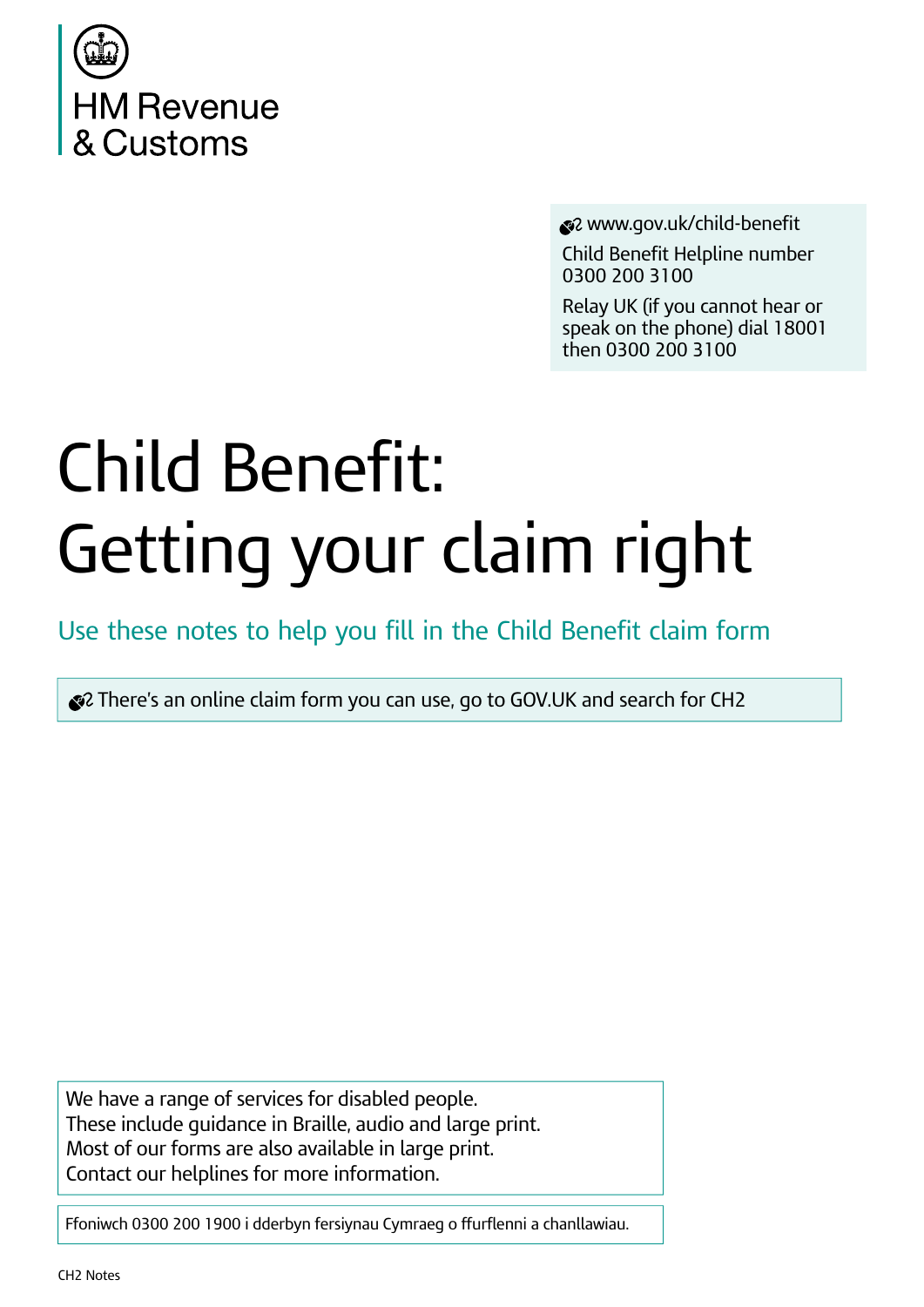### **Fill in the Child Benefit claim form if you or your partner are responsible for a child, even if you decide not to get Child Benefit payments**

### **Who should fill in the form**

- either you or your partner should fill in this form, if you're responsible for a child under 16 (or under 20 and they're in full-time non-advanced education or approved training)
- only one person can claim Child Benefit the person who is awarded Child Benefit will automatically get National Insurance credits up until their child turns 12 – **this will help to protect their State Pension**
- if you're a couple and one of you does not work or does not pay National Insurance contributions, they should fill in the form to protect their State Pension
- you do not need to be the parent of the child to claim and you may be entitled to claim even if the child does not live with you
- you can claim no matter how much you earn or have in savings
- if you've arrived in the UK and you're not working, you cannot usually claim until you've lived in the UK for at least 3 months – for more information, go to www.gov.uk/child-benefit-move-to-uk

### **You should claim as soon as**

**•** your baby is born and registered (babies born in the UK need to be registered at the General Register Office)

- a child comes to live with you
- you adopt a child if you're in the process of adopting a child, apply as soon as the child comes to live with you
- If you're a UK or Irish national, living in the UK and already claim Child Benefit, you can phone us to tell us about a new child if
	- they're under 6 months old and live with you
	- $-$  they were born in the UK
	- their birth was registered in England, Scotland or Wales

Do not delay making your claim because Child Benefit can only be backdated 3 months. If you will not have your documents in that time, then put in your claim without them. If you do not send the documents we need with the claim form, a decision on your claim will be delayed, however your payments can be backdated to the date we received your claim once our decision is made. You'll still need to send the documents as soon as you can after submitting your claim.

### **Is your or your partner's income more than £50,000**

- if either you or your partner has an individual income of more than £50,000 in any year, the person with the higher income may have to pay a tax charge on some or all of the Child Benefit you get – it's called the High Income Child Benefit Charge (HICBC)
- if you or your partner decide not to get Child Benefit payments you will not have to pay the tax charge, so if
	- **• both your individual incomes are below £50,000**
		- **–** you will not need to pay the tax charge unless your or your partner's income goes over £50,000 in any year in the future
	- **• the person with the highest income has income between £50,000 £60,000**
		- the tax charge will be less than the Child Benefit that you or your partner get it will be charged at a rate of 1% of the amount of Child Benefit received for each £100 of income between £50,000 and £60,000
		- you will not have to pay the tax charge if you decide not to get payments (select 'no' on question 62)
		- if you or your partner decide to get Child Benefit payments, the person with the higher income must notify HMRC by registering for Self Assessment to pay the tax charge each year
	- **• the person with the highest income has income of more than £60,000**
		- the tax charge will be the same amount as the Child Benefit that you or your partner get
		- you will not have to pay the tax charge if you decide not to get payments (select 'no' on question 62)
		- if you or your partner decide to get Child Benefit payments, the person with the higher income must notify HMRC by registering for Self Assessment to pay the tax charge each year

### **1** It's important that you fill in and send us the form even if you decide not to get Child Benefit payments

### **How we calculate your income**

- we use your Adjusted Net Income (ANI) to determine if you need to pay the tax charge
- your ANI is not always the same as your salary or the profits that you make if you're self-employed it's your total taxable income including any taxable benefits you get from your job minus certain tax reliefs such as payments made gross to pension schemes

For more help or information about:

Colid Benefit, go to www.gov.uk/child-benefit

 $\bigotimes$  HICBC and how to work out how much tax you may have to pay, go to www.gov.uk/child-benefit-tax-charge

ANI, go to www.gov.uk/guidance/adjusted-net-income

Self Assessment, go to www.gov.uk/self-assessment-tax-returns

If you cannot find the information online you can phone the Child Benefit helpline on 0300 200 3100 or Relay UK (if you cannot hear or speak on the phone) dial 18001 then 0300 200 3100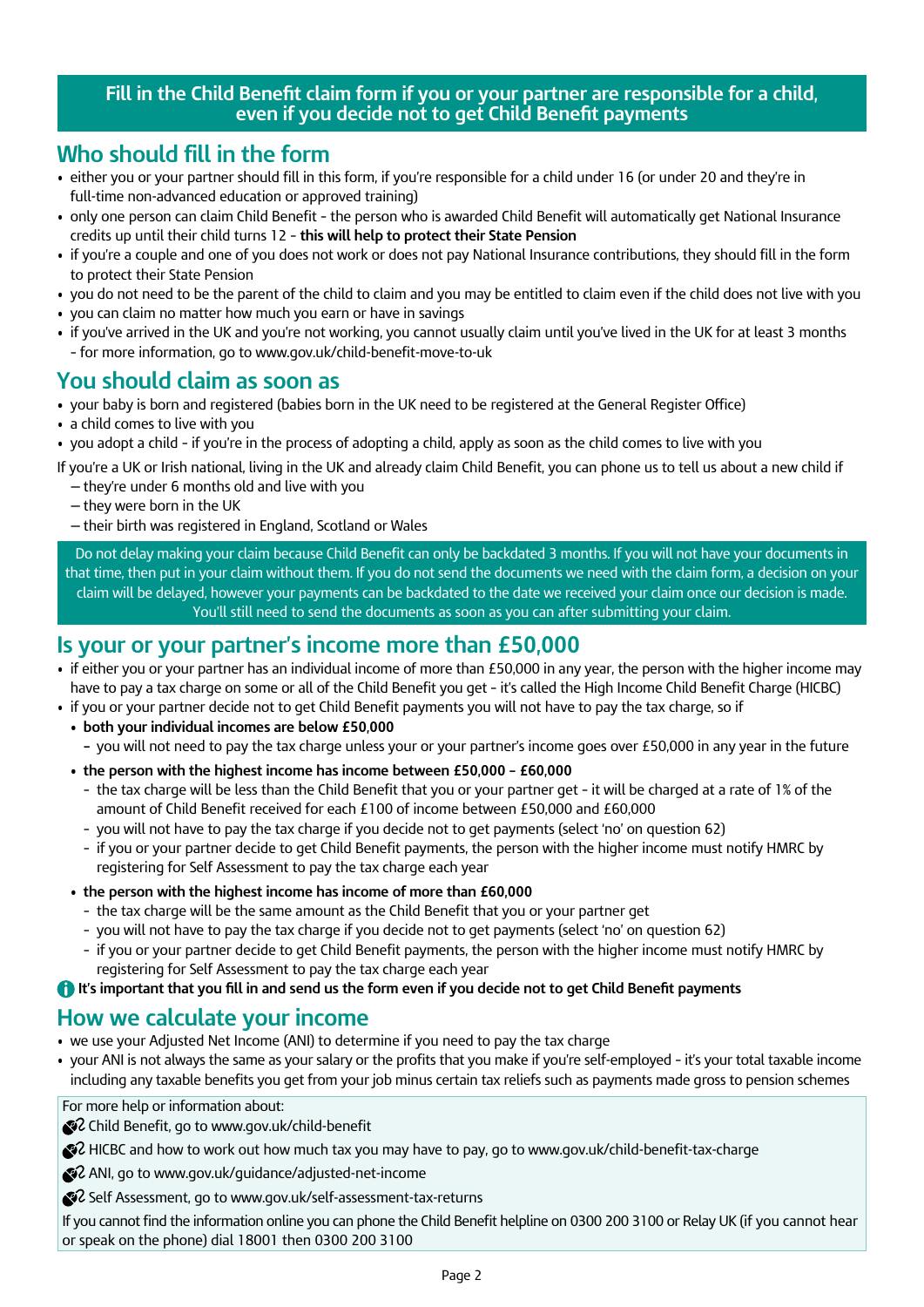# **Help with filling in your claim form - page 2**

### **Questions 1 and 26 - where to find your (or your partner's) National Insurance number**

This can be found in any of the following:

- P60 certificate from your (or your partner's) employer
- PAYE Coding Notice or a letter from us
- payslip from your (or your partner's) employer
- letter from the Department for Work and Pensions or Jobcentre Plus
- your (or your partner's) Personal Tax Account

Example of a National Insurance number

QQ 12 34 56 A

If you do not have a National Insurance number your claim will be delayed, as you'll need to apply and receive one before you can get Child Benefit. Send us your Child Benefit claim form now, do not wait for your National Insurance number.

 $\leq 2$  go to www.gov.uk/apply-national-insurance-number

# **Page 3 of your claim form**



 $\bigotimes$  For more information about Child Benefit, go to www.gov.uk/child-benefit

If you need more help with a question phone the Child Benefit Helpline on:

- 0300 200 3100 (UK)
- +44 161 210 3086 (overseas)
- Relay UK (if you cannot hear or speak on the phone) dial 18001 then 0300 200 3100

### **Question 18**

You're subject to immigration control if:

- $\bullet$  the Home Office says you can stay in the UK known as 'leave to enter or remain', but only if you do not claim certain benefits, tax credits or housing help paid by the UK government - known as 'no recourse to public funds'
- you need permission to stay in the UK known as 'leave to enter or remain', but you do not have it
- you have leave to enter and are sponsored by a person to be responsible for your maintenance and accommodation

You are not subject to immigration control if you have indefinite leave to remain or status under the EU Settlement Scheme.

EU nationals can now be subject to immigration control.

### **Question 14**

This question is about the country you've always lived in. The UK is England, Wales, Scotland and Northern Ireland. It does not include the Isle of Man or the Channel Islands.

Do not include any countries that you're visiting, for example on holiday or for work purposes.

### **Question 15**

This question is about the country you live in most of the time. The UK is England, Wales, Scotland and Northern Ireland. It does not include the Isle of Man or the Channel Islands.

Do not include any countries that you're visiting, for example on holiday or for work purposes.

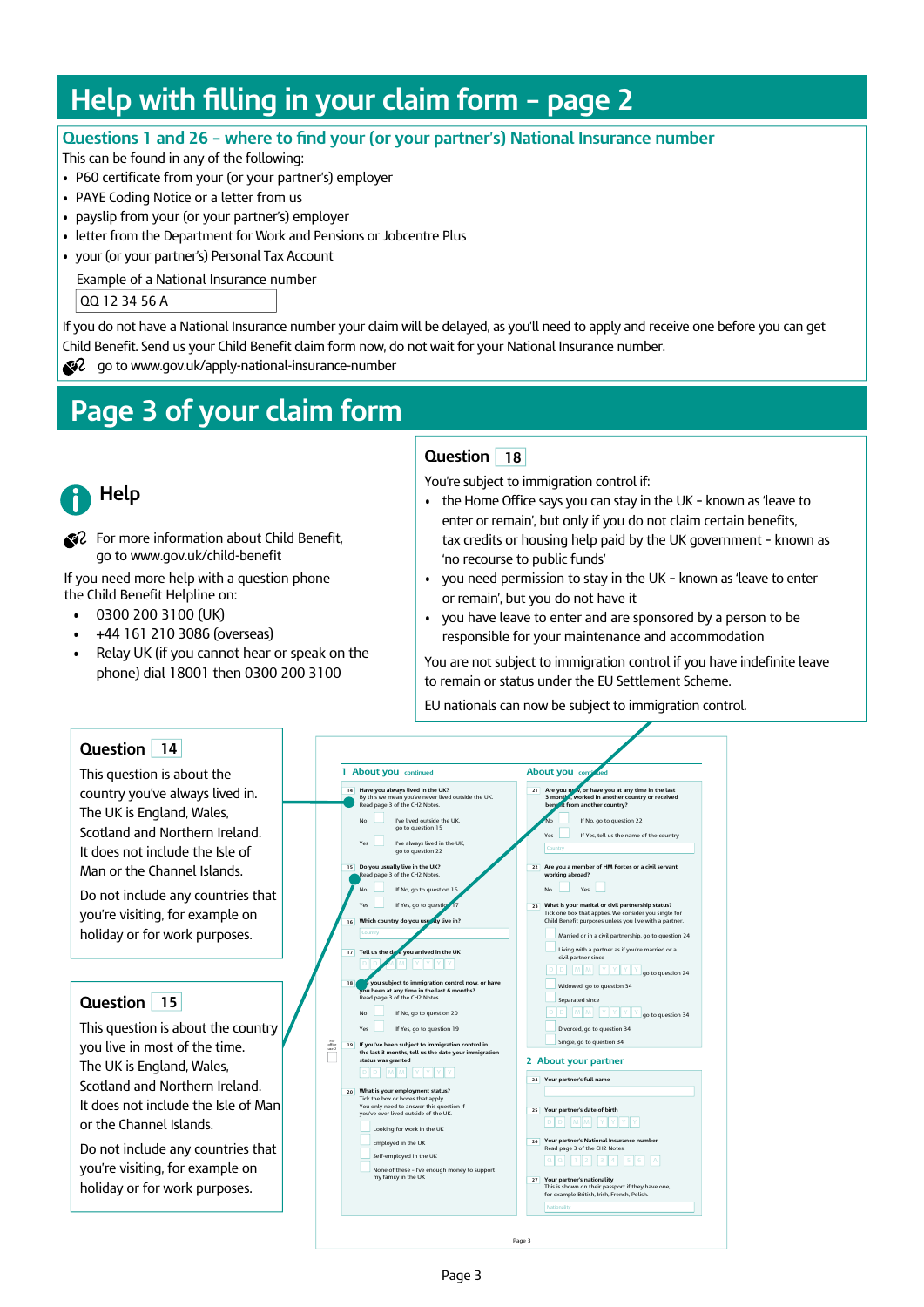## **Pages 5 and 6 of your claim form**

### $\bf{Questions}$  39 and  $\bf{52}$

If the child's birth was registered in:

• England or Wales, you'll need to tell us the system number - you'll find this at the bottom left hand corner of their birth certificate Example of a birth certificate system number

### <sup>123456789</sup>

• Scotland, you'll need to tell us the district number, year and entry number - you'll find this at the top of their birth certificate

Example of a birth certificate district number, year and entry number 

 123 2000 456

To help us process your claim without delay enter the details clearly. If you're claiming for a child who has been claimed for before, and you do not have the child's birth certificate, leave questions 39 and 52 blank. 

# **Help**

 $\bigotimes$  For more information about Child Benefit, go to www.gov.uk/ child-benefit

If you need more help with a question phone the Child Benefit Helpline on:

- 0300 200 3100 (UK) +44 161 210 3086 (overseas)
- Relay UK (if you cannot hear or speak on the phone) dial 18001 then 0300 200 3100

### **Questions and 42 55**

If you're not the child's parent but you're looking after the child, you can still claim Child Benefit.

If you have a stepchild or a legally adopted child, they're counted as your own child.

#### Page 5 **3 Children you want to claim for - Child 1** Social worker **47 What date did the child come to live with you? 43 Have you or anyone else ever claimed Child Benefit for this child?** Read page 4 of the CH2 Notes. No If No, go to question 45 Yes If Yes, go to question 44 **44 What is the name and address of the person who claimed Child Benefit for this child?** Name **Postcode Postcode 45 Does this child live with you in the UK?**  Read page 4 of the CH2 Notes. No If No, tell us the name and address of the person the child lives with **Postcode Postcode** If Yes, go to question 46 **46 Has this child lived with anyone else at a different address to you in the last 12 months?**  Read page 4 of the CH2 Notes. No If No, go to question 48 Yes **If Yes, tell us their name, address and** telephone number **Postcode Telephone number 48 Are you adopting or planning to adopt this child through a local authority?** No Yes **36 Child's full name including last or family name** As shown on their birth or adoption certificate. **Child's last name Child's first name Child's middle name(s) 37 Is this child male or female?** Male **Female 38 Child's date of birth 39 Has this child's birth been registered in England, Wales or Scotland?** If No, send the documents as shown<br>page 4 of this form - 'Documents we page 4 of this form – 'Documents we need' Yes If Yes, and they were born in England or<br>Wales, do not send any documents, tell us the<br>9 digit system number from the bottom left<br>hand corner of their birth certificate -<br>read page 4 of the CH2 Notes Yes If Yes, and they were born in Scotland, do<br>not send any documents, **tell us the district<br>number, year and entry number from their<br><b>birth certificate** – read page 4 of the CH2 Notes **40 Has this child ever been known by any other name?** No Yes If Yes, tell us the other n **41 Has the name been changed by deed poll?** No Yes **42 Is this child your:** Read page 4 of the CH2 Notes. Birth child Adopted child Stepchild None of these For office use 4 For official use box 3 For office use 6 For office use 5 For official use only

These questions apply to all children on this claim form

### **Questions**



If the child lives with you but Child Benefit is being paid to someone else, in some circumstances we can transfer the benefit to you.

If we do transfer the benefit, you may not get a payment of Child Benefit until 4 weeks (and in some cases 8 weeks) after you've made your claim.

If someone else has claimed Child Benefit for the same child that you're claiming for, we'll get in touch with you.

### **Questions and 45 58**

You should answer 'No' to this question if the child does not live with you in the UK. If the child lives with someone else but you pay towards the cost of looking after them and both of you claim the benefit, the person who the child lives with will usually get the Child Benefit.

### **Questions and 46 59**

If the child lives with more than one person, each person may submit a claim to Child Benefit for the same child. However only one person can be paid Child Benefit.

If 2 or more children are being cared for, Child Benefit may be paid to each person for a different child.

If you cannot agree which of you is to get the Child Benefit, someone acting on behalf of the Commissioners for HM Revenue and Customs will decide.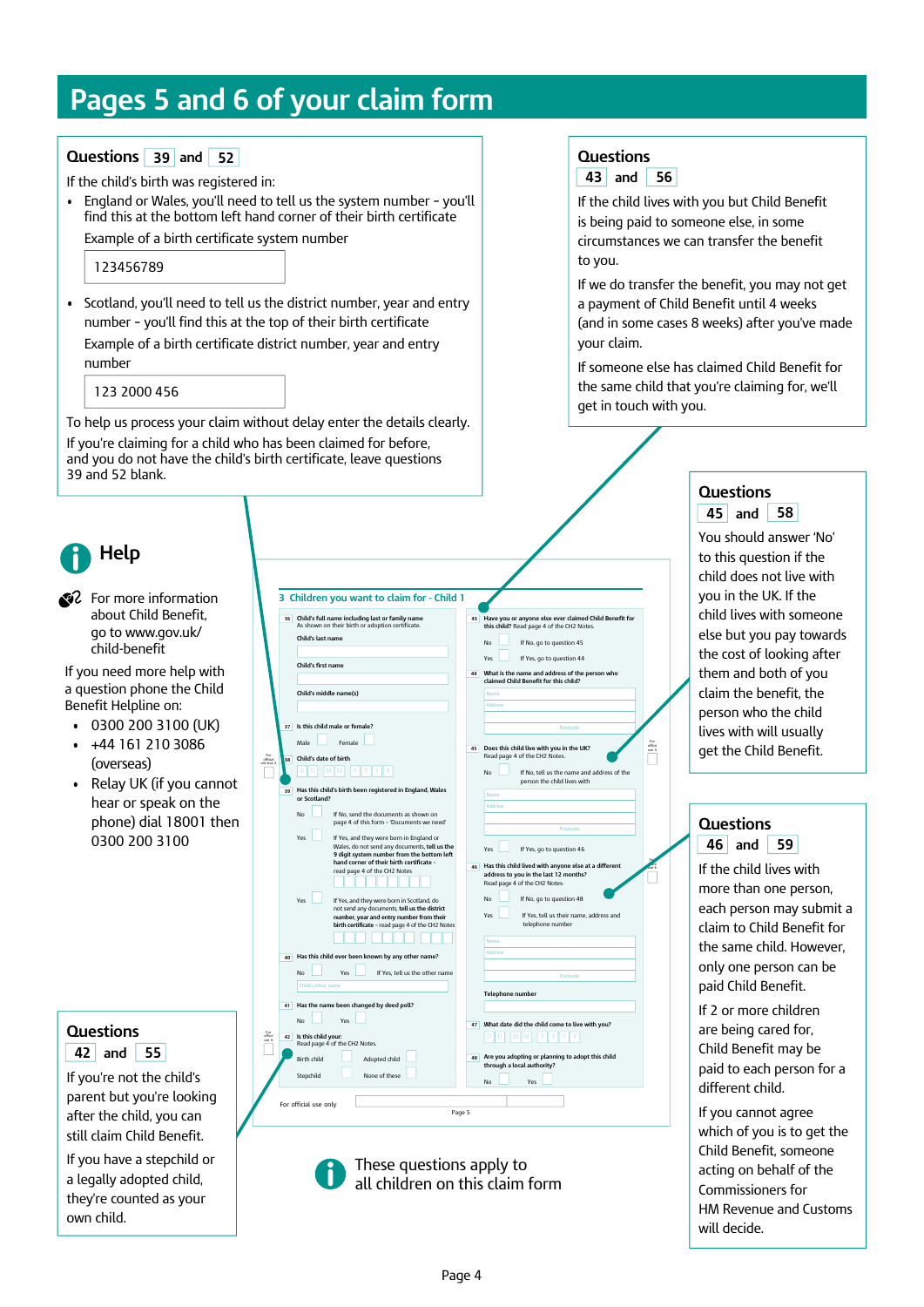# **Page 7 of your claim form**

### **Question**

Only answer this question if either you or your partner have an individual income of more than £50,000 a year. 

It's important to claim Child Benefit to protect your State Pension.

You can decide not to be paid Child Benefit if you do not want to pay the extra tax charge.

Read 'Is your or your partner's income more than £50,000' on page 2.

 $\heartsuit$  For more information, go to www.gov.uk/child-benefit-tax-charge

### **Questions and 63 64**

Child Benefit is usually paid every 4 weeks. But, you can choose to get your Child Benefit paid weekly if you're bringing up children on your own, or you or your partner get:

- Income Support
- Income-based Jobseeker's Allowance
- Pension Credit
- Income-related Employment and Support Allowance
- • Universal Credit

If you want Child Benefit to be paid weekly, tell us at question 64 why you qualify.

If you qualify and choose to get your Child Benefit paid weekly, you must tell us immediately if you stop:

- bringing up children on your own
- getting at least one of the above benefits

If this happens, we may stop paying your Child Benefit weekly and change it to paying you every 4 weeks.

### **Avoid overpayments**

You must tell us straightaway about any changes that affect your Child Benefit. If you do not tell us about any changes at the right time you'll have to pay back any money you should not have been paid.

For information on changes that affect your Child Benefit go to www.gov.uk/report-changes-child-benefit

### **62 Question 66**

You should think about the benefits of having your Child Benefit paid into an account that's in:

- your name
- the name of your husband, wife or partner
- the names of you and your husband, wife or partner
- the name of someone acting on your behalf
- the names of you and a person acting on your behalf

Payment into an account in your own name allows you to get your Child Benefit when you need it.

However, if you want to use an account that is not in your name, you may do so. It'll be your responsibility to make sure you get the money or that the money is used in the way you want.

- We cannot pay into: • more than one account
- a Nationwide account that's in someone else's name

The best way to stay in charge of your Child Benefit, is to have it paid into an account in your own name. It may not be as easy to get your payments if they're paid into a different account.



### **Question 68**

Make sure you enter the sort code shown on your bank card or statements from your bank or building society. If the account is not in your name you'll need to get the branch sort code. This is usually 6 digits. Include any zeros - for example, 00 11 22.

### **Question 69**

Your account number is usually 8 digits and is shown on your bank card or statements from your bank or building society. If the account is not in your name you'll need to get the bank account details. Include any zeros - for example, 00123456.

### **Question 70**

If your account is with a building society, or a bank that was a building society, you may have an additional reference number. This number may be called:

- a roll number
- an account reference
- an account number

If you're not sure which numbers to enter, check with your bank or building society. If your account is not with a bank or building society, for example an account with a Credit Union or other provider, check with them what information they need from you so they can pay the money into your account.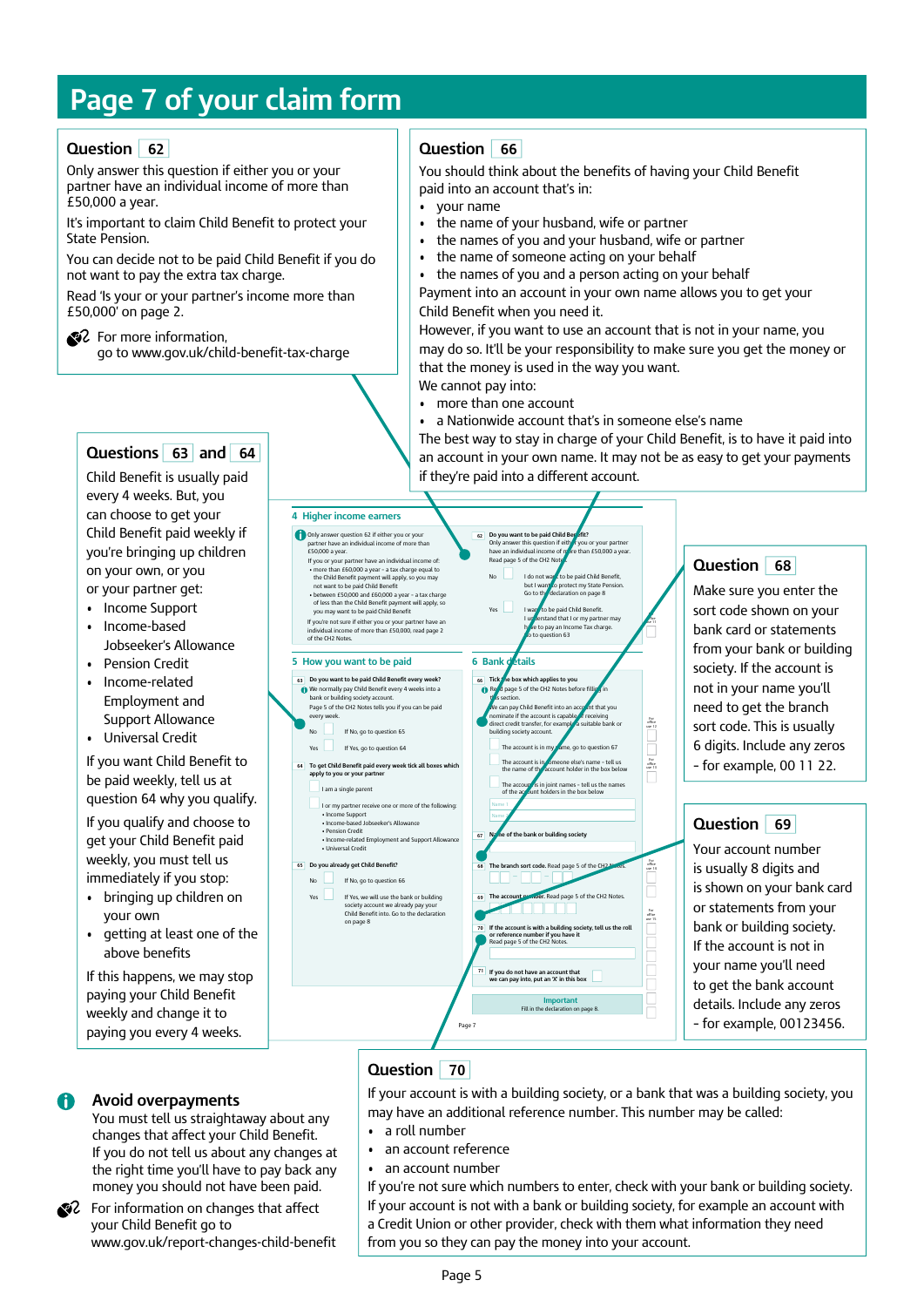# **Other things you might need to know**

### **National Insurance credits**

Before 6 April 2010, if you received Child Benefit for a child under 16, you automatically qualified for a scheme called Home Responsibilities Protection (HRP), which helped to protect your State Pension.

From 6 April 2010, for each week that you're entitled to Child Benefit for a child under 12, you'll receive weekly National Insurance credits to protect your future entitlement to the State Pension.

If you reach State Pension age on or after 6 April 2010, any complete tax years of HRP you've already built up before 2010 will be converted into qualifying years. Up to 22 years of HRP can be converted into qualifying years for your State Pension.

For more information phone the National Insurance Helpline on 0300 200 3500.

### **Your rights and obligations**

'HMRC Charter' explains what you can expect from us and what we expect from you.

S<sup>2</sup> For more information, go to www.gov.uk/government/publications/hmrc-charter

These notes are for guidance only and reflect the position at the time of writing. They do not affect any right of appeal.

HMRC Customer Services Group April 2022 © Crown copyright 2022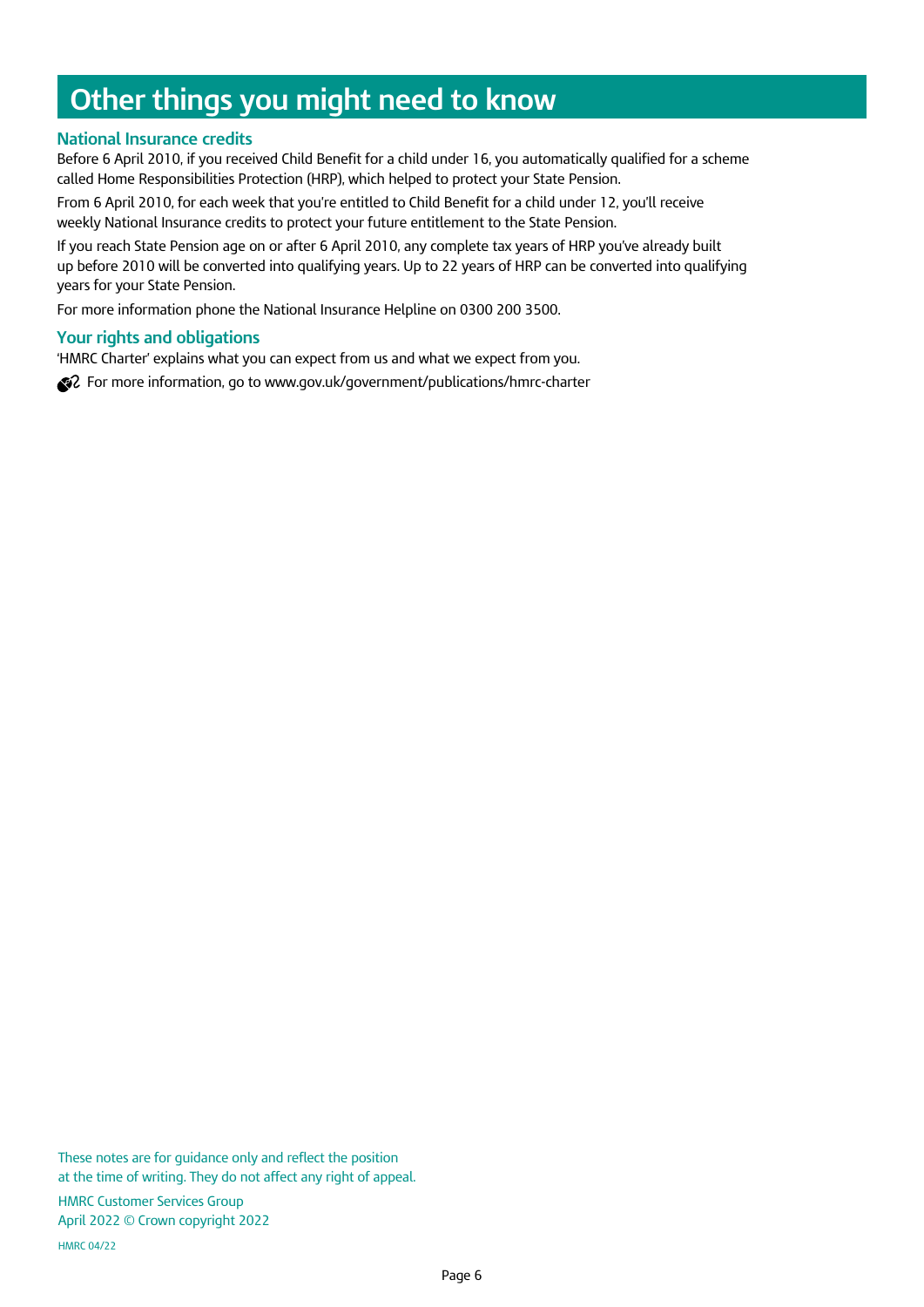# Additional children fill in and attach to your completed Child Benefit claim form

| Child 3                                                                                                   |                                                                                             | <b>Child 3</b> continued |                                                                                         |
|-----------------------------------------------------------------------------------------------------------|---------------------------------------------------------------------------------------------|--------------------------|-----------------------------------------------------------------------------------------|
| 1 <br>Child's full name including last or family name<br>As shown on their birth or adoption certificate. |                                                                                             | 9                        | What is the name and address of the person who<br>claimed Child Benefit for this child? |
| Child's last name                                                                                         |                                                                                             | Name                     |                                                                                         |
| Child's first name                                                                                        |                                                                                             | Address                  |                                                                                         |
| Child's <b>middle</b> name(s)                                                                             |                                                                                             |                          |                                                                                         |
| 2<br>Is this child male or female?                                                                        |                                                                                             |                          | Postcode                                                                                |
| Male<br>Female                                                                                            |                                                                                             | 10                       | Does this child live with you in the UK?                                                |
| 3<br>Child's date of birth                                                                                |                                                                                             |                          | Read page 4 of the CH2 Notes.                                                           |
| M<br>M                                                                                                    |                                                                                             | No                       | If No, tell us the name and address of the<br>person the child lives with               |
| 4<br>Has this child's birth been registered in England, Wales<br>or Scotland?                             |                                                                                             | Name                     |                                                                                         |
|                                                                                                           |                                                                                             | Address                  |                                                                                         |
| No                                                                                                        | If No, send the documents as shown on<br>page 4 of the CH2 Child Benefit claim form -       |                          |                                                                                         |
| 'Documents we need'                                                                                       |                                                                                             |                          | Postcode                                                                                |
| Yes                                                                                                       | If Yes, and they were born in England or<br>Wales, do not send any documents, tell us the   | Yes                      | If Yes, go to question 11                                                               |
|                                                                                                           | 9 digit system number from the bottom left<br>hand corner of their birth certificate - read | 11                       | Has this child lived with anyone else at a different                                    |
| page 4 of the CH2 Notes                                                                                   |                                                                                             |                          | address to you in the last 12 months?                                                   |
|                                                                                                           |                                                                                             |                          | Read page 4 of the CH2 Notes.                                                           |
|                                                                                                           |                                                                                             | No                       | If No, go to question 13                                                                |
| Yes                                                                                                       | If Yes, and they were born in Scotland, do not                                              |                          |                                                                                         |
|                                                                                                           | send any documents, tell us the district<br>number, year and entry number from their        | Yes                      | If Yes, tell us their name, address and                                                 |
|                                                                                                           | birth certificate - read page 4 of the CH2 Notes                                            |                          | telephone number                                                                        |
|                                                                                                           |                                                                                             | Name                     |                                                                                         |
| 5<br>Has this child ever been known by any other name?                                                    |                                                                                             | Address                  |                                                                                         |
|                                                                                                           | If Yes, tell us the other name                                                              |                          | Postcode                                                                                |
| No<br>Yes<br>Child's other name                                                                           |                                                                                             | Telephone number         |                                                                                         |
| 6<br>Has the name been changed by deed poll?                                                              |                                                                                             | 12                       | What date did the child come to live with you?                                          |
|                                                                                                           |                                                                                             |                          | M<br>M                                                                                  |
| No<br>Yes                                                                                                 |                                                                                             |                          |                                                                                         |
| $\overline{7}$<br>Is this child your:<br>Read page 4 of the CH2 Notes.                                    |                                                                                             | 13                       | Are you adopting or planning to adopt this child<br>through a local authority?          |
| <b>Birth child</b>                                                                                        | Adopted child                                                                               | <b>No</b>                | Yes                                                                                     |
| Stepchild                                                                                                 | None of these                                                                               | 14                       | Do you want to claim for any more children now?                                         |
| 8<br>this child? Read page 4 of the CH2 Notes.                                                            | Have you or anyone else ever claimed Child Benefit for                                      | No                       | If No, tear off this sheet then go to<br>question 62 of your claim form                 |
| If No, go to question 10<br>No                                                                            |                                                                                             | Yes                      | If Yes, fill in page 8                                                                  |
|                                                                                                           |                                                                                             |                          |                                                                                         |